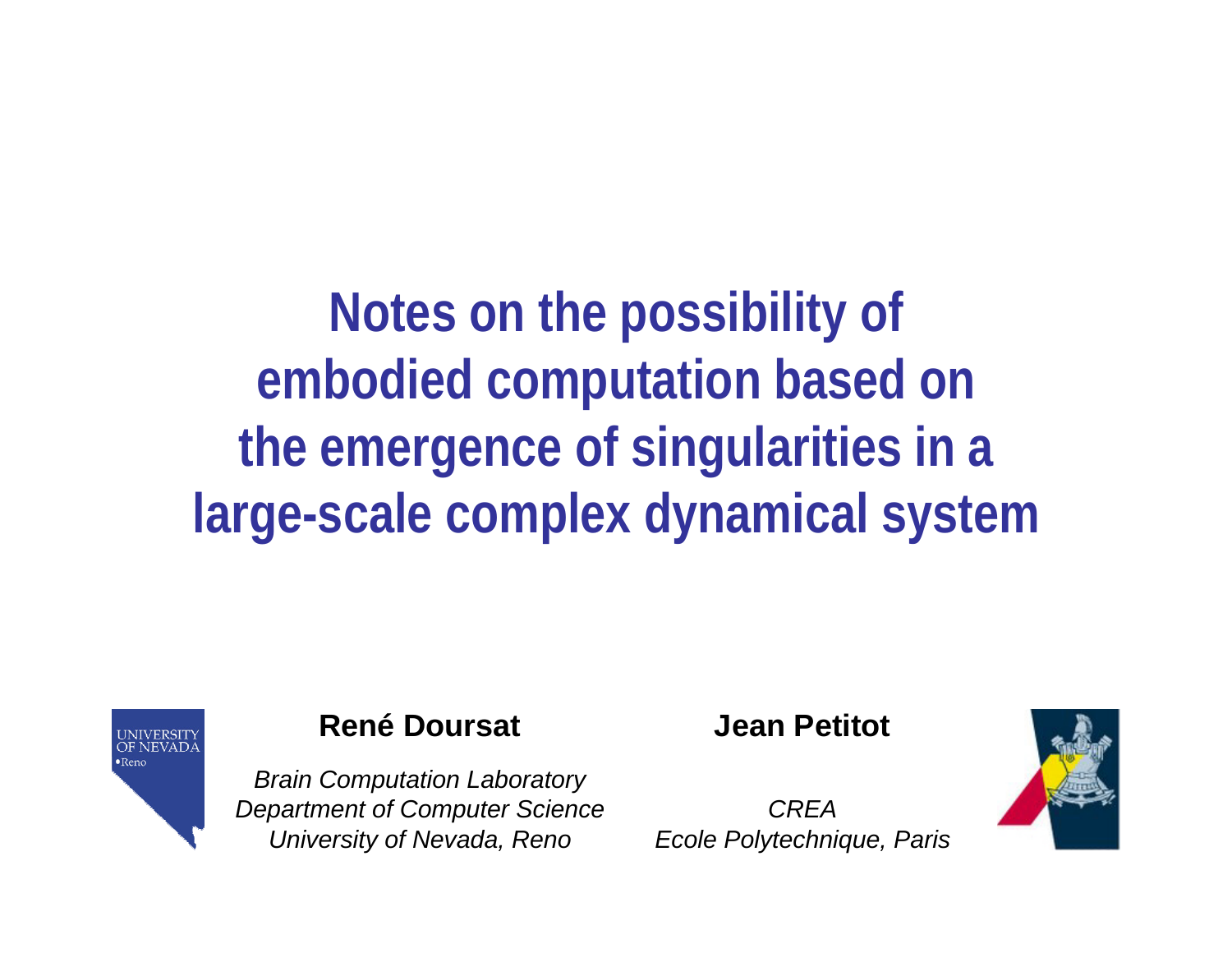

¾ *How are these transitions possible and how can we model them?*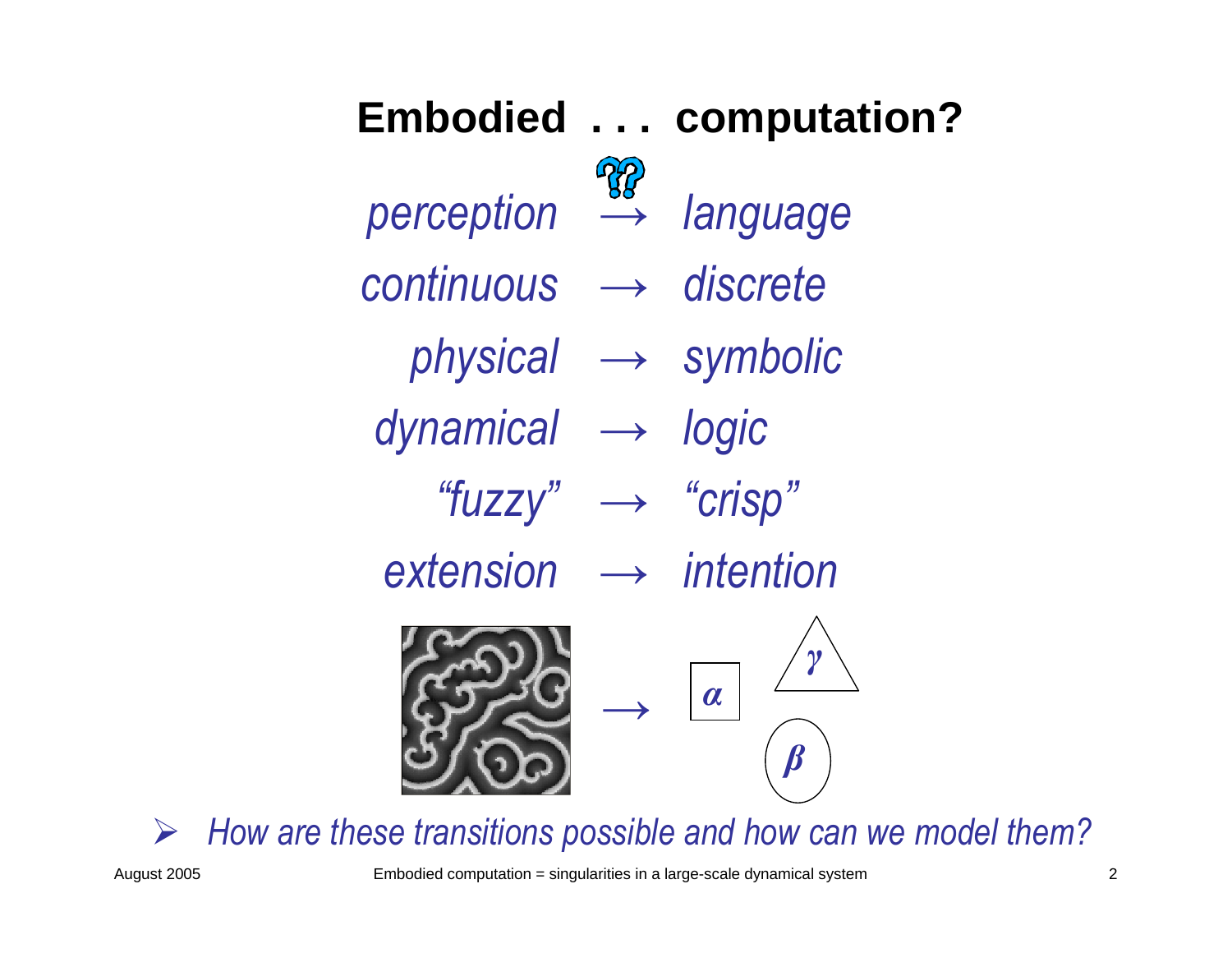# **Embodied . . . computation?** *in short:*



 $\blacktriangleright$  *The loss of a huge amount of physical / dynamical / morphological details in order to produce a few discrete / symbolic units of knowledge corresponds to* **schematization** *and* **categorization***.*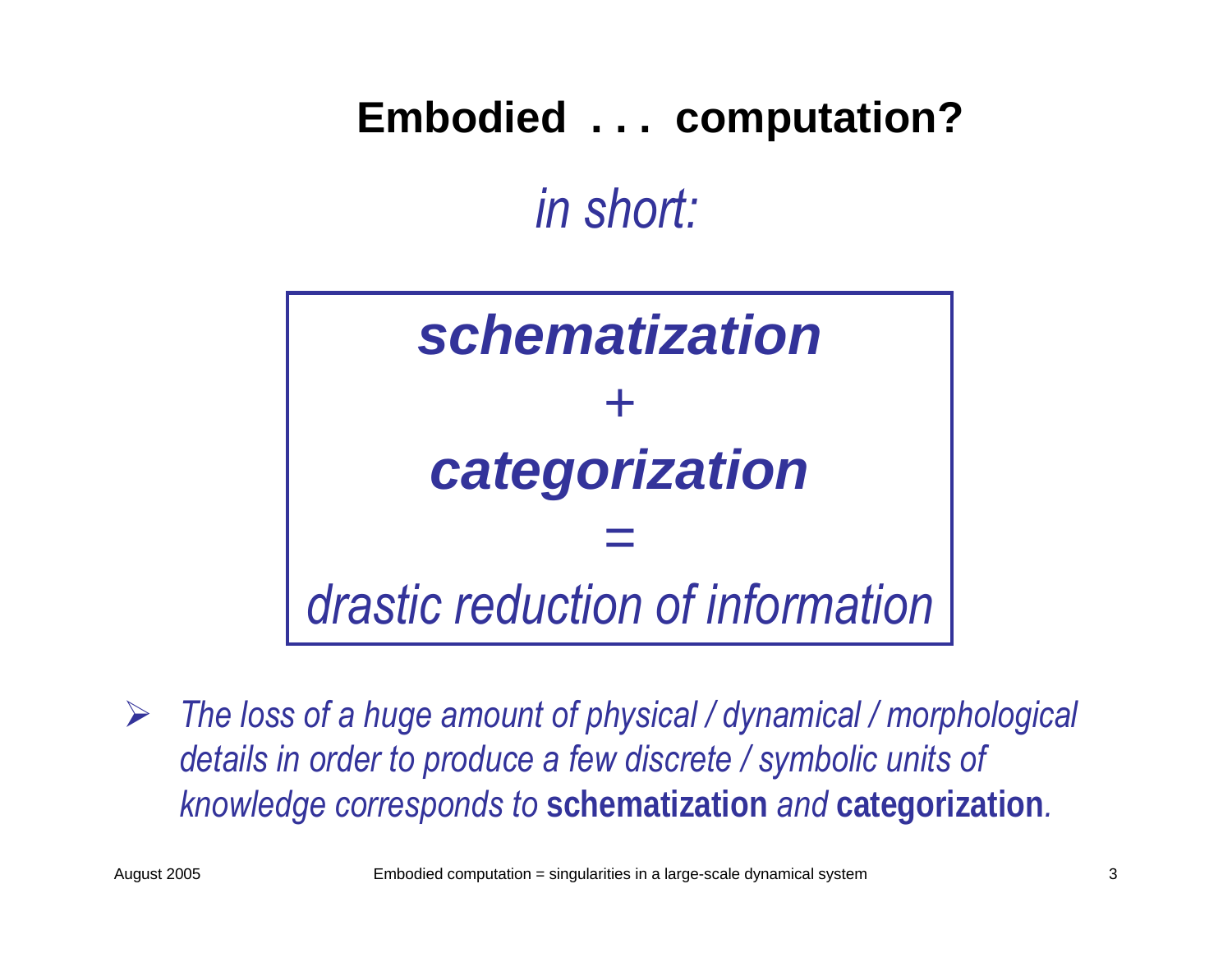### **Example: spatial categorization**



¾ *The infinite continuum of scenes is mapped by language to only a few spatial grammatical elements.*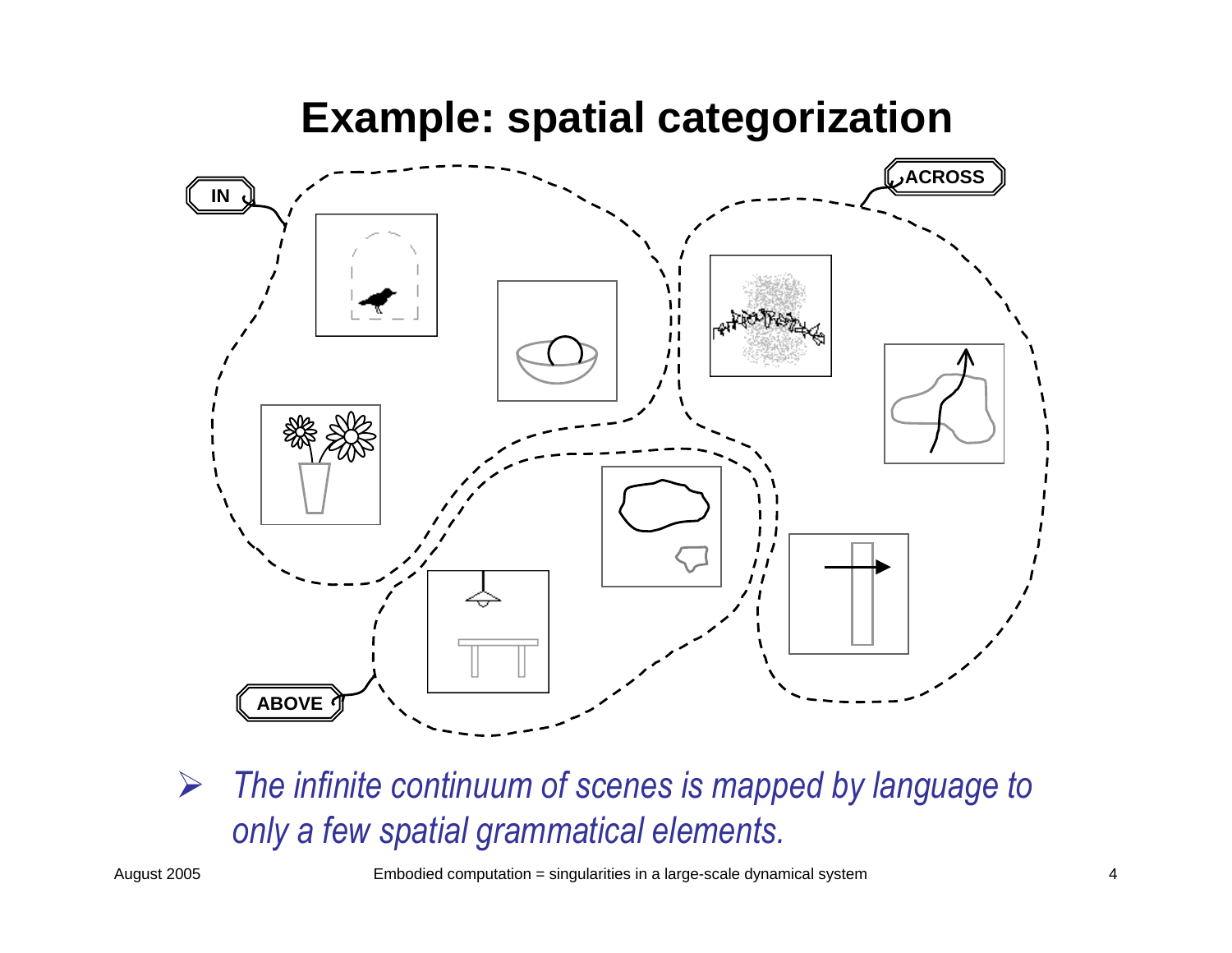### **Morphological neurodynamics**

*Proposal: Given a large-scale complex dynamical system, discrete symbolic information emerges in the form of*  **singularities** *created by pattern formation in the system (and in the dynamic evolution of these singularities).*

see: Petitot, J. (1995). Morphodynamics and attractor syntax. In T. van Gelder & R. Port (Eds.), *Mind as Motion* (pp. 227-281). The MIT Press.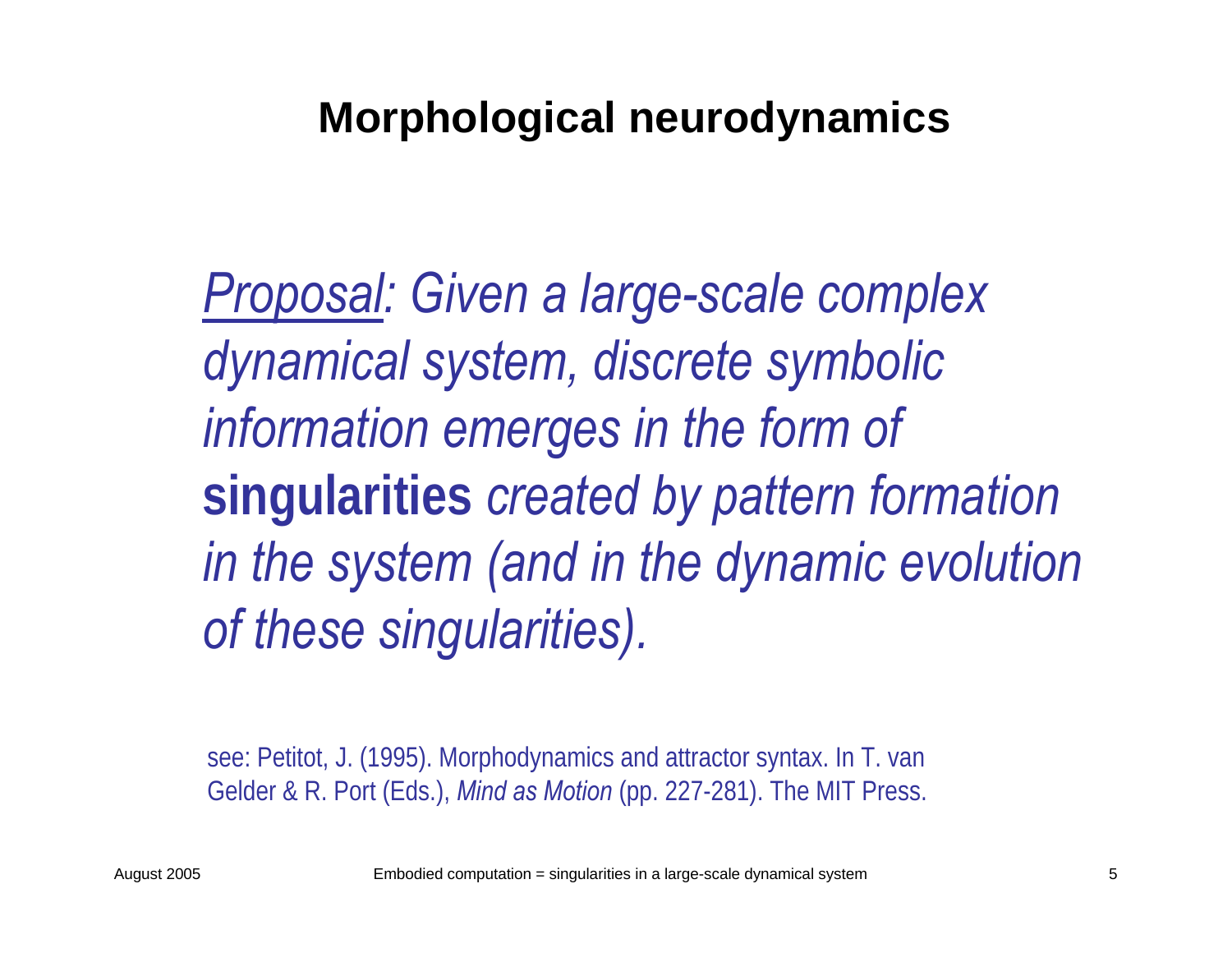#### **For example: traveling waves Singularities = collision points**



¾ *Under the influence of an external input (a), the internal dynamics of the system (b) spontaneously produces singularities (c), characteristic of a symbolic category.*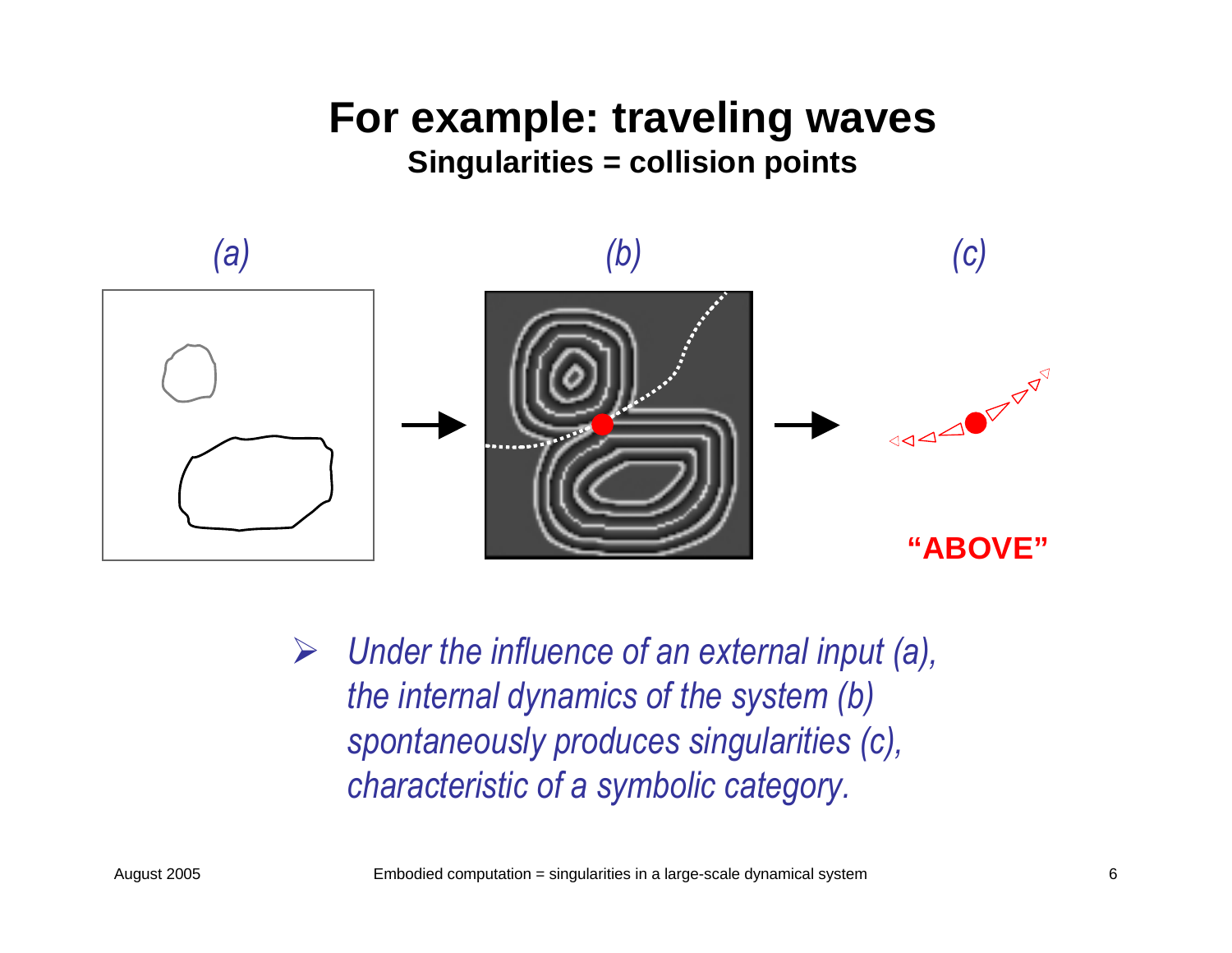### **Criticality**



¾ *A network of excitable units construed as a "sensitive plate": when slightly perturbed by an input, it quickly transitions into an ordered regime whose specific morphology and singularities depend on the input.*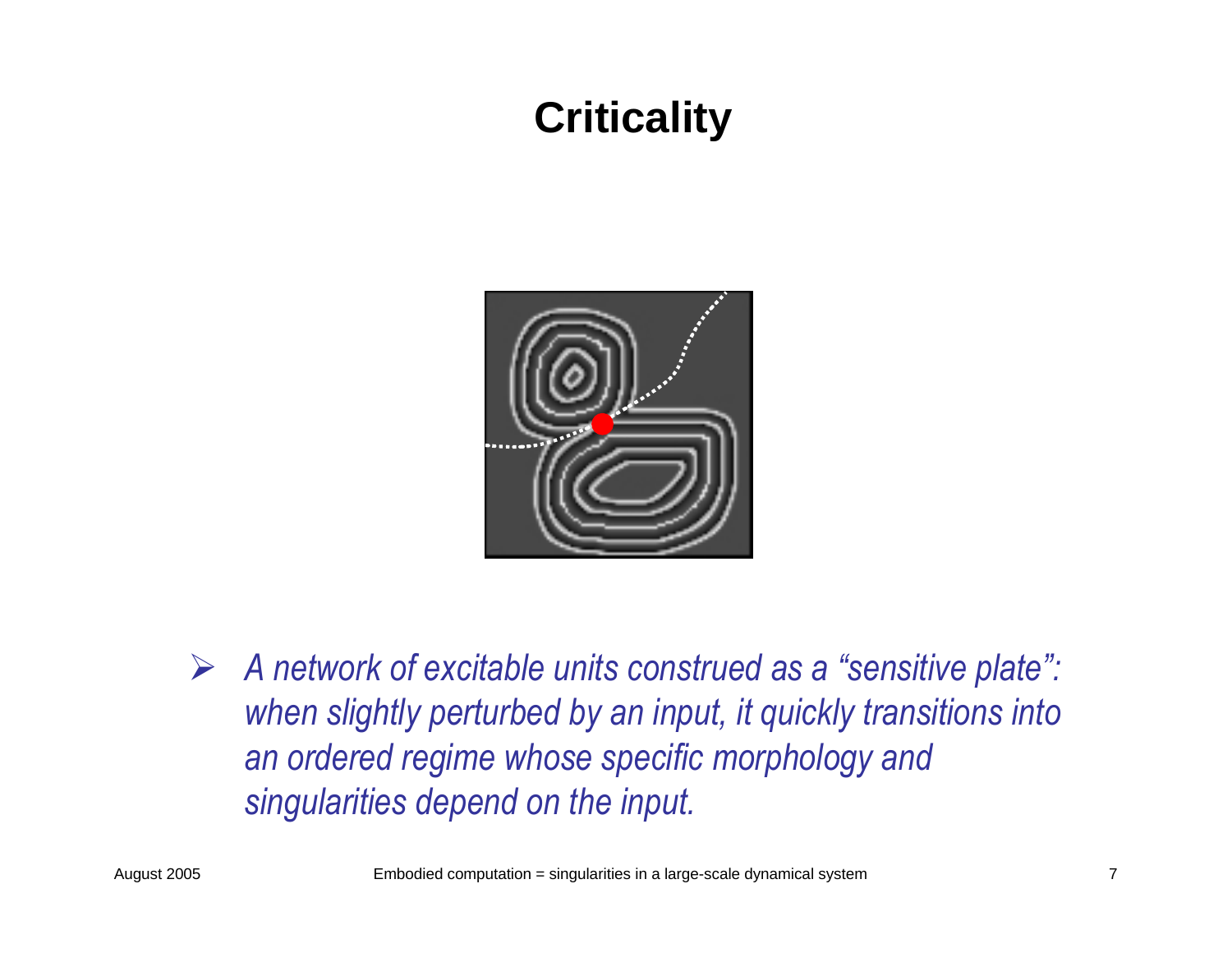#### **Spiking neural model supporting traveling waves Detailed view**







¾ *"Grass-fire" wave on 16x16 network of coupled Bonhoeffer-van der Pol units*

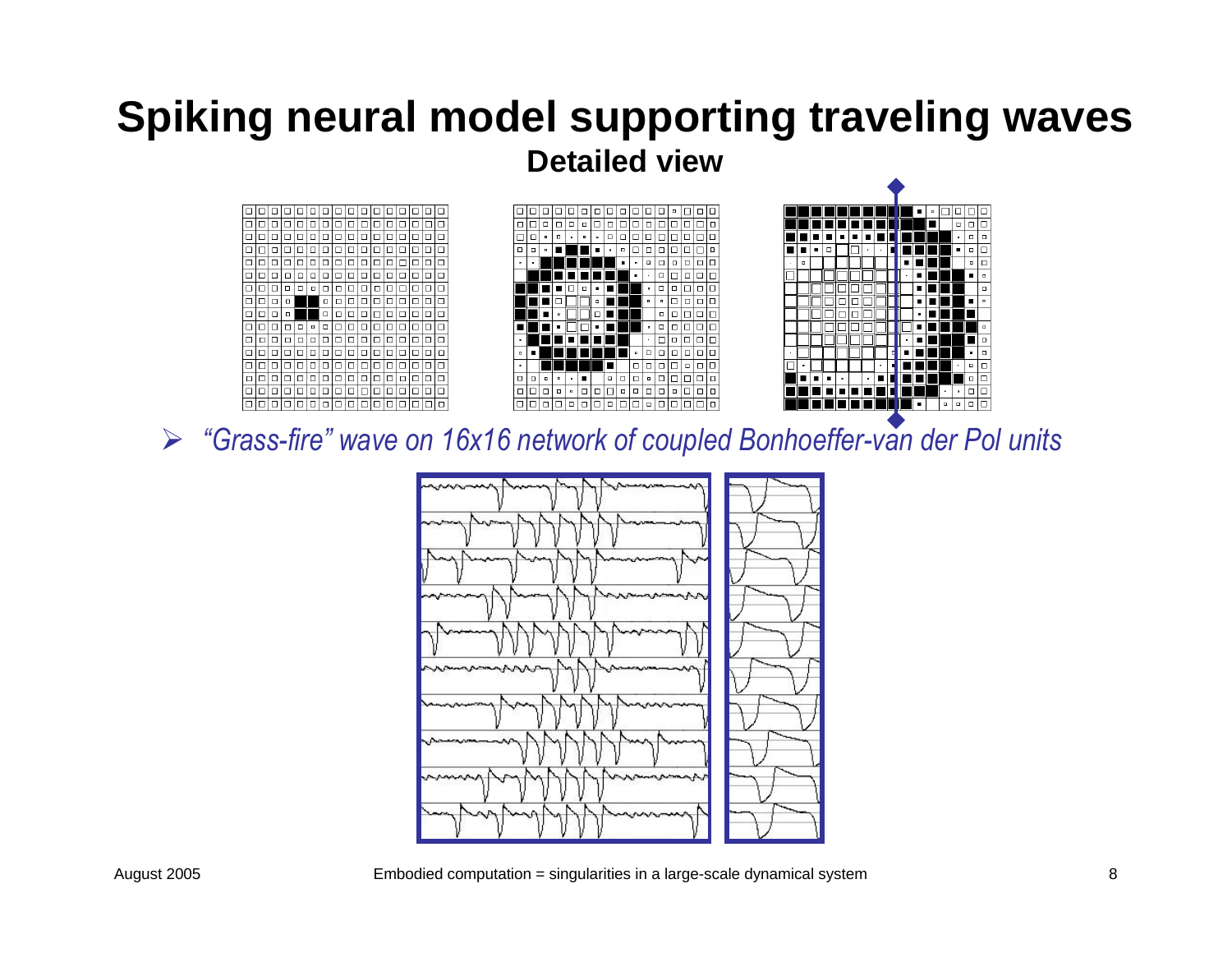#### **Instead of group synchronization: traveling waves Instead of phase plateaus: phase gradients**



Wang, D. L. & Terman, D. (1997) Image segmentation based on oscillatory correlation. *Neural Computation*, **9**: 805-836,1997



Doursat, R., & Petitot, J. (2005b) Dynamical models and cognitive linguistics: Toward an active morphodynamical semantics. To appear in *Neural Networks* (special issue on *IJCNN 2005*)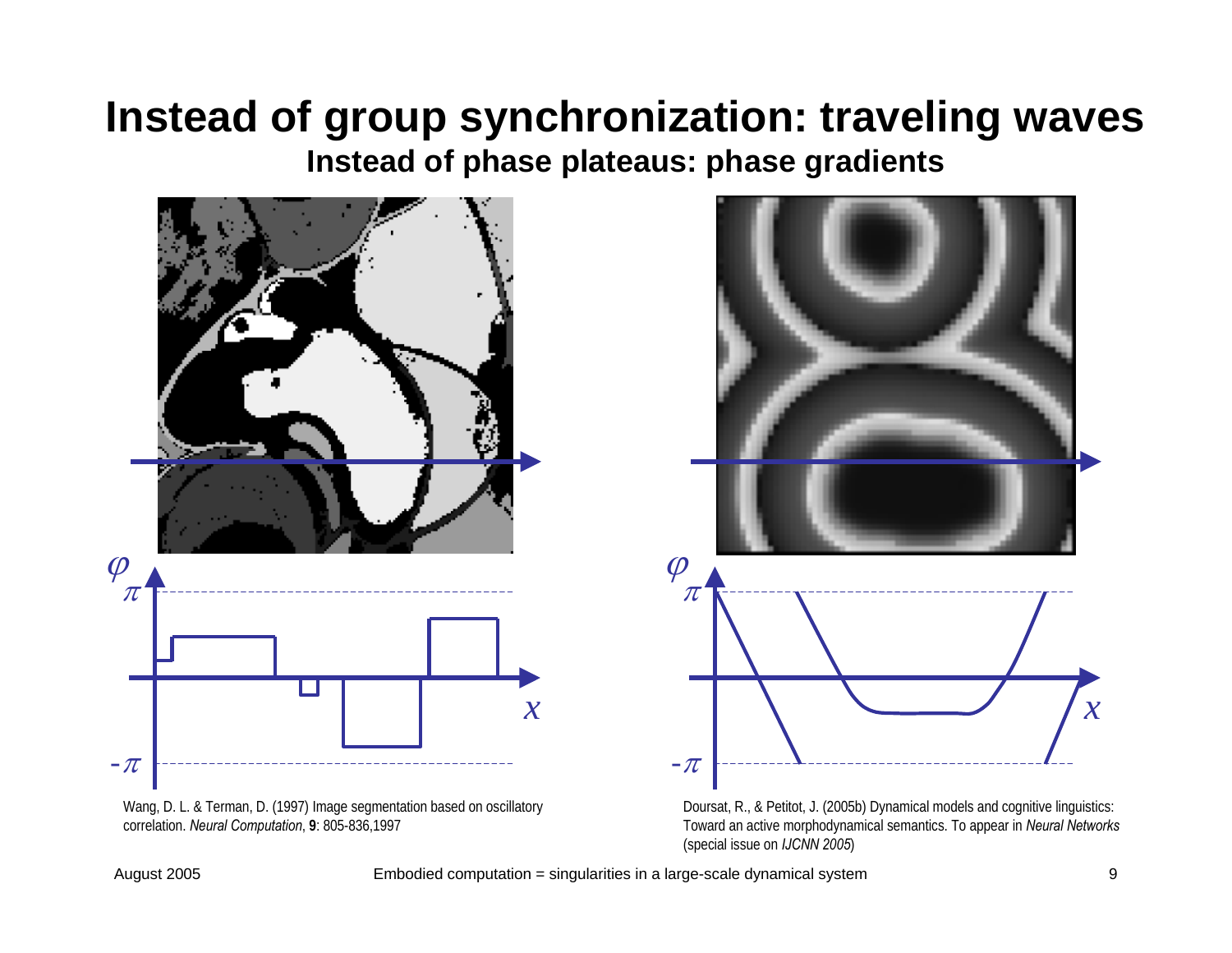#### **Spiking neural model supporting traveling waves Detection of singular points**



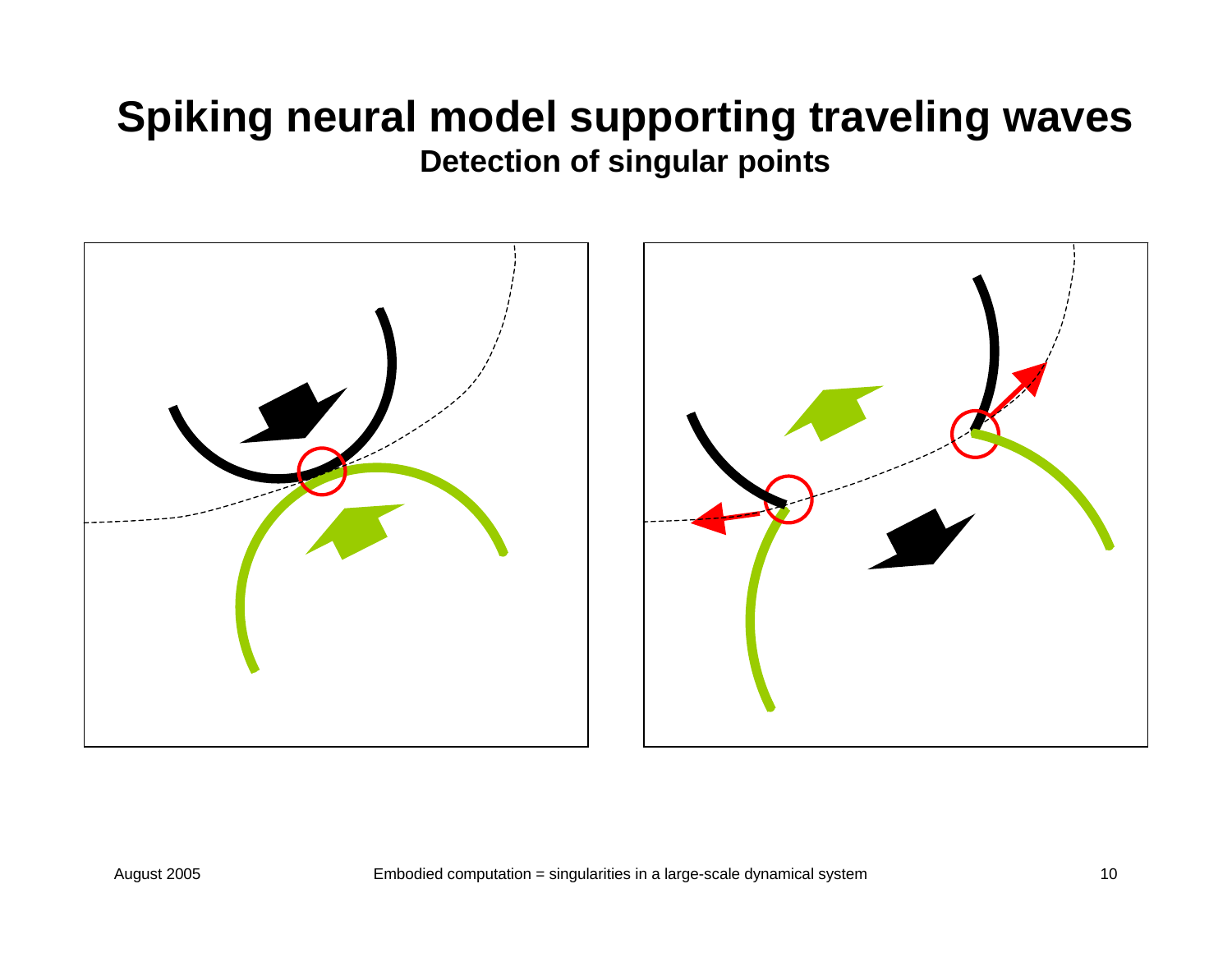### **Morphodynamics: summary**

- ¾ *input images are boiled down to a few critical features by the complex system's dynamics*
- ¾ *these singularities constitute the characteristic "signature" of the input's category (e.g., the spatial relationship represented by the image)*
- ¾ *key idea: singularities encode a lot of the input's information in an extremely compact and localized manner*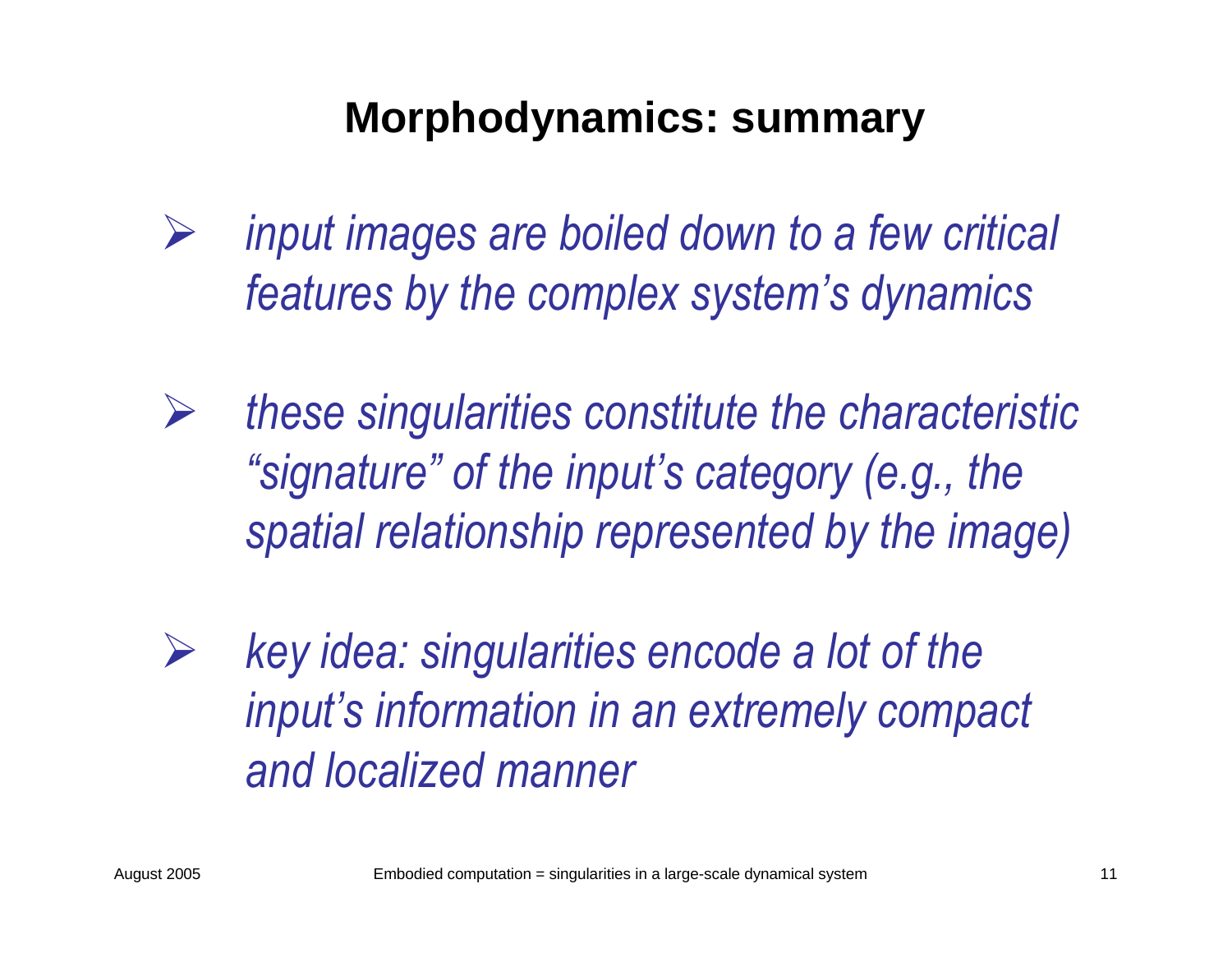### **Morphodynamics: summary**

- ¾*singularities define static* **schemas**
- ¾ *future step: movie-schemas (verbal scenarios) and the* **composition** *of schemas could be implemented by the dynamical evolution and composition (bifurcation, interference) of singularities*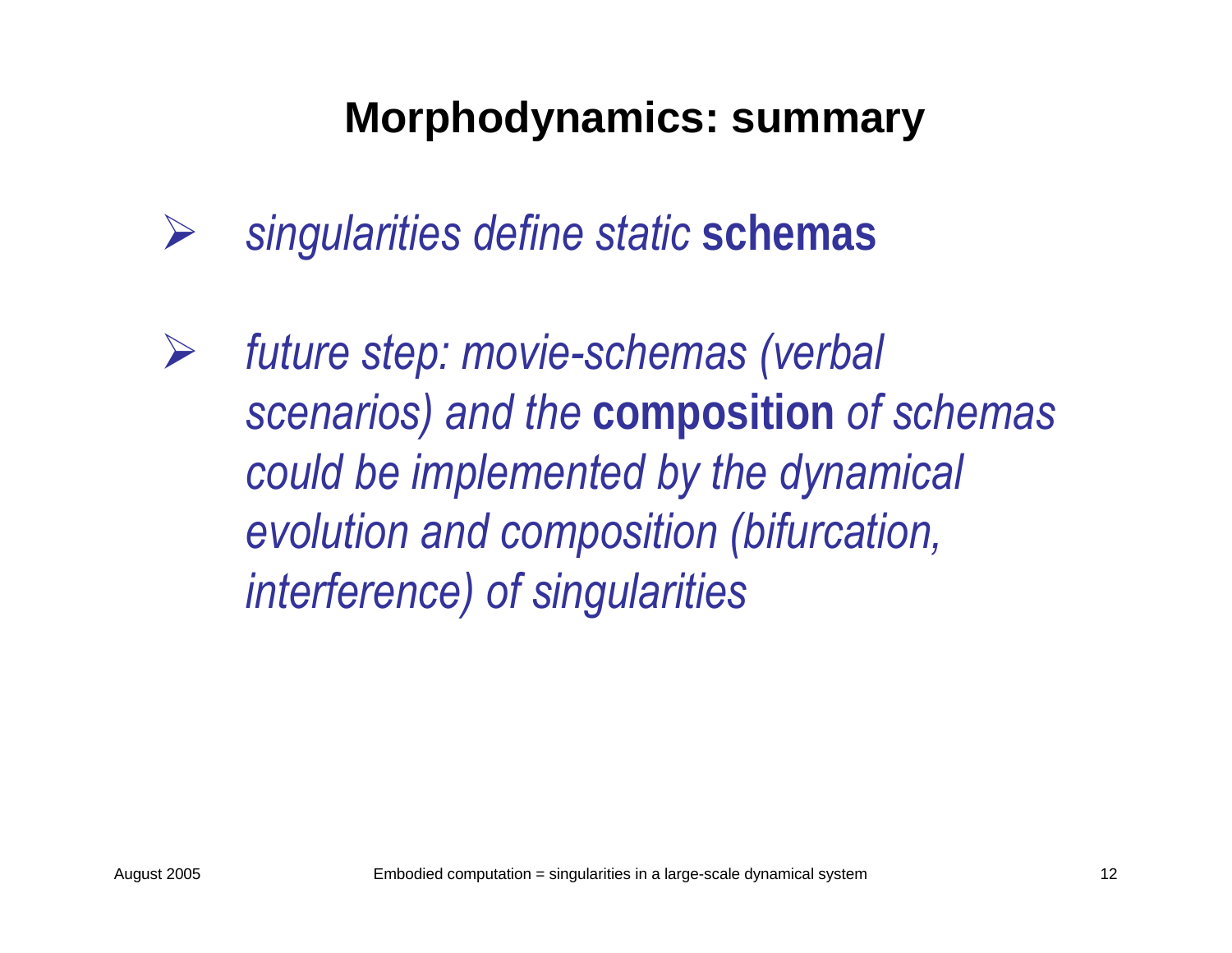## **Dynamic evolution of singularities**



¾ *The movie-scenario "out of" is revealed by a bifurcation: the singularity (red) disappears as the ball (black) exits the interior of the box; this is a robust phenomenon largely independent from the shape of the actors.*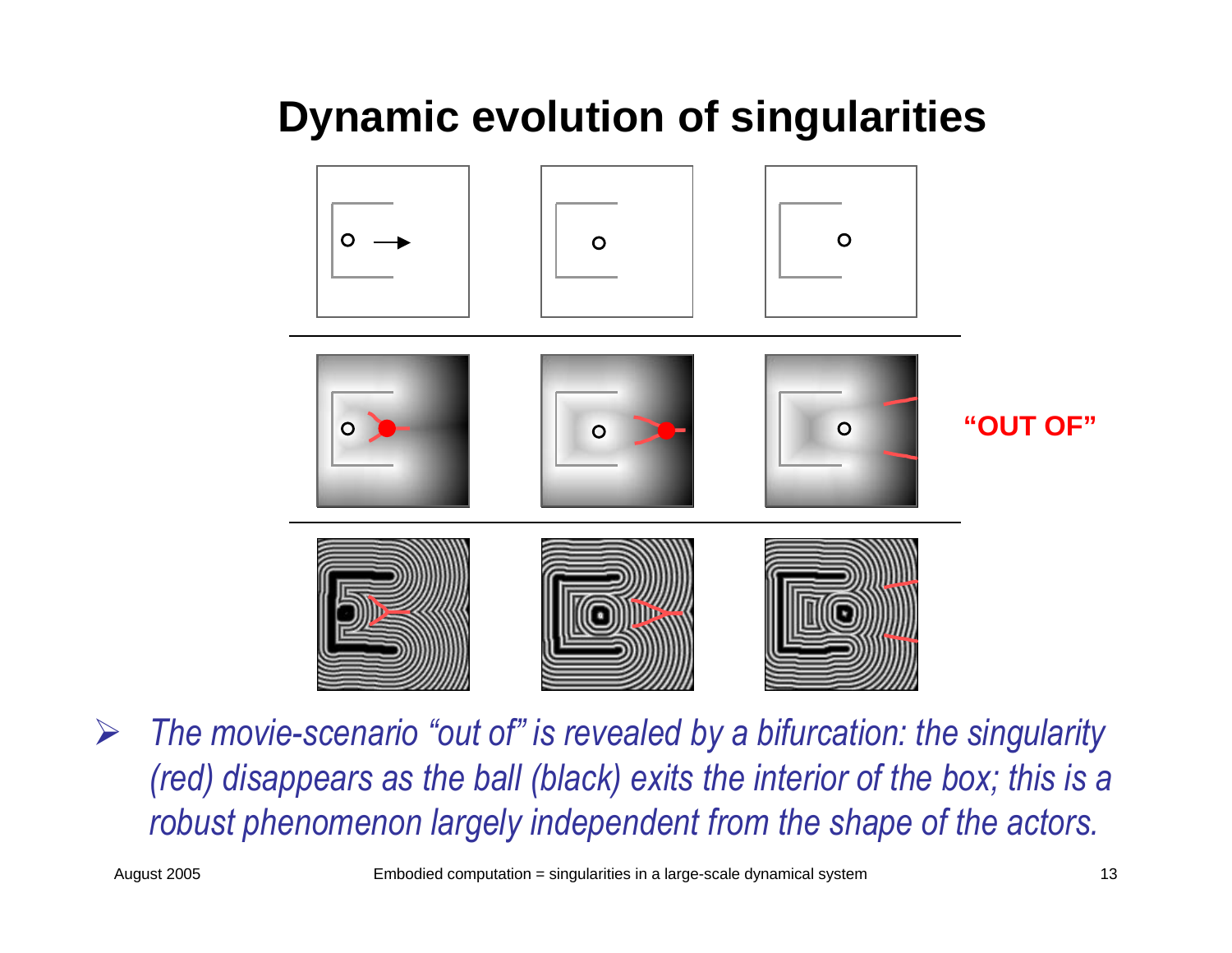### **Pattern formation**

¾ *pattern formation is pervasive in physical and biological large-scale systems . . .*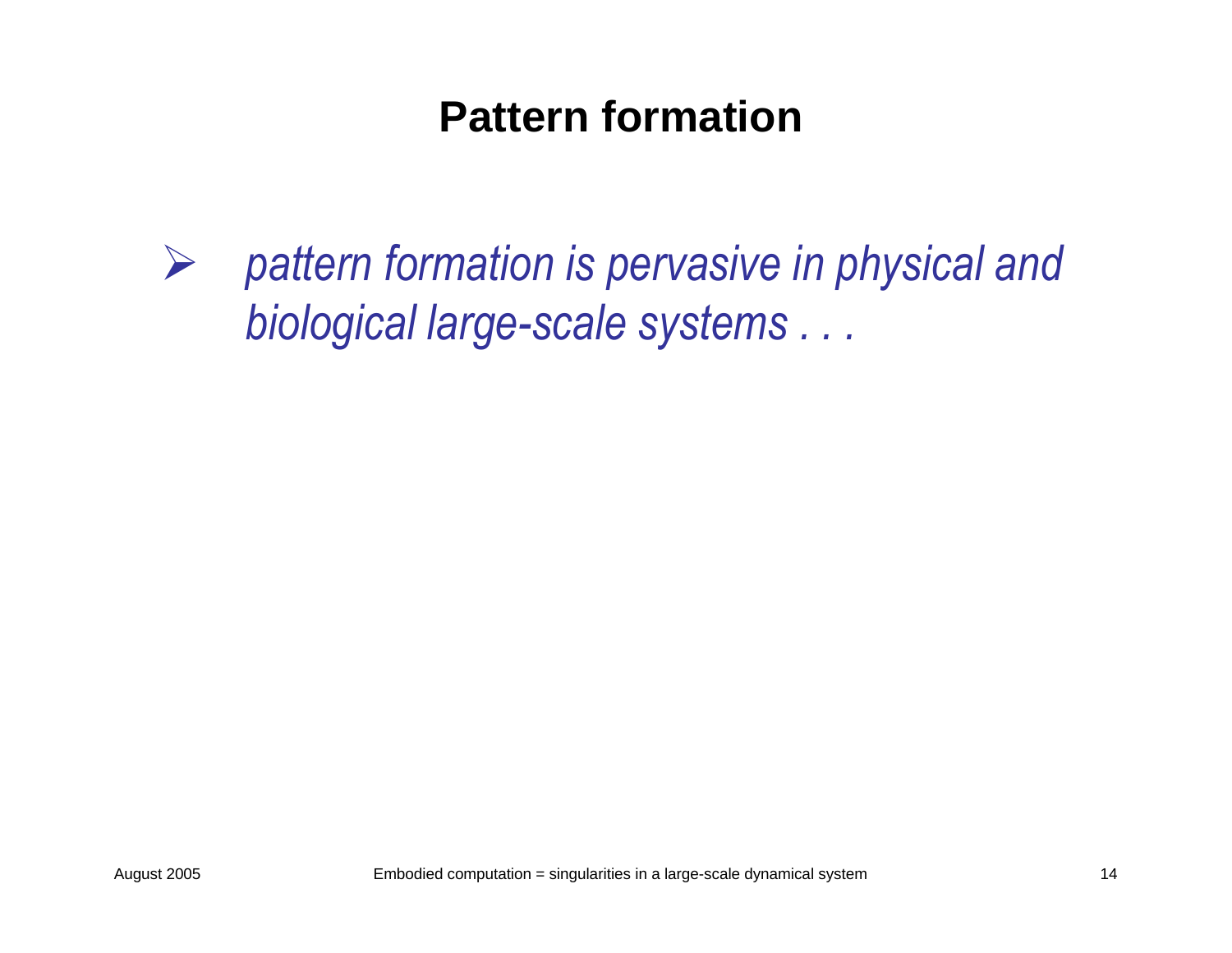#### **Spatial (static) pattern formation Spots and stripes**



*Mammal fur, seashell, and insect wing patte rns (Scott Camazine, http://www.scottcamazine. com)*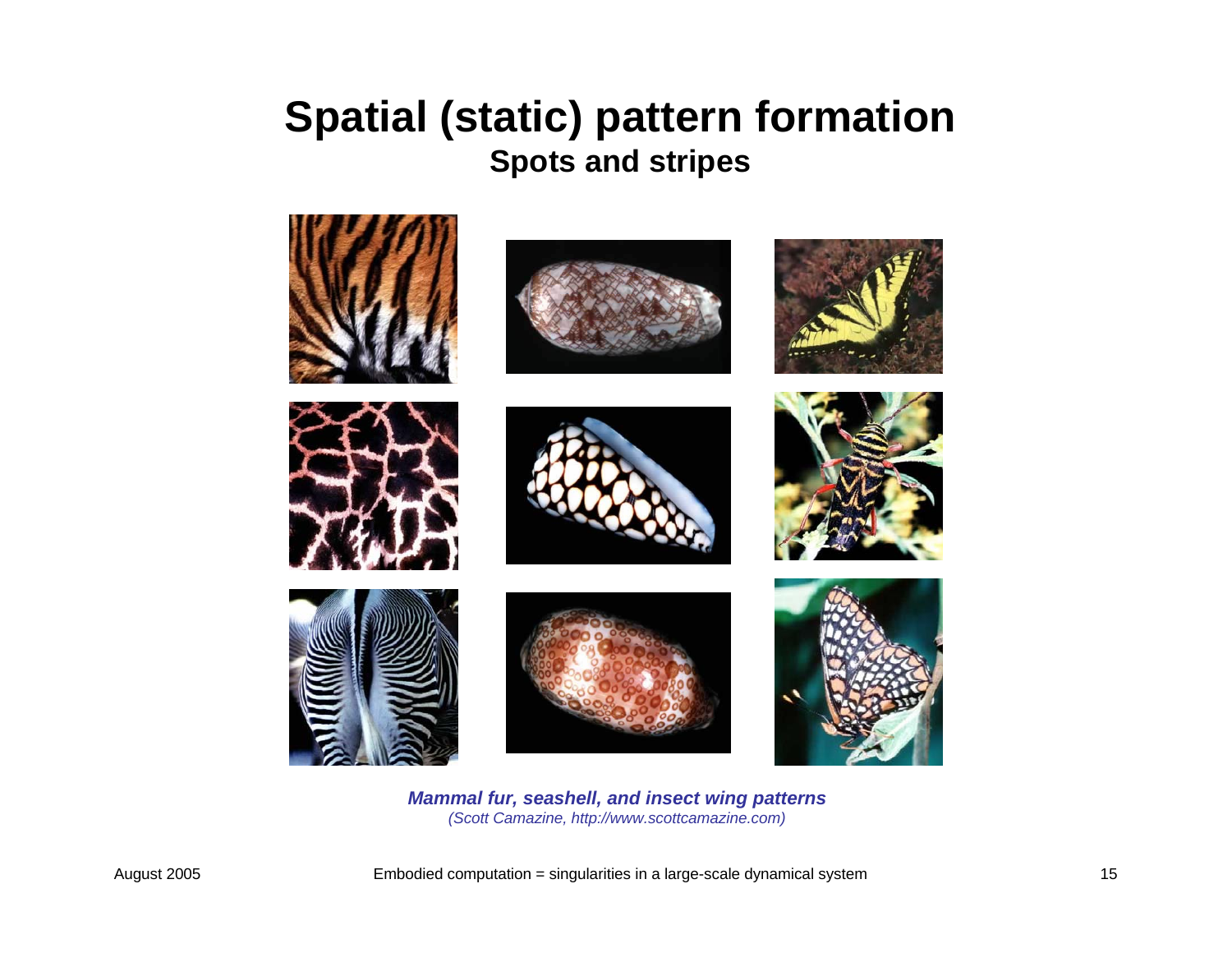#### **Spatiotemporal (dynamic) pattern formation Waves in excitable media**







*Circ ular an d spiral travelin g waves in the Belousov-Zhabotinsky rea ction(Arthur Winfree, University of Arizona.)*

*Wave patterns in aggregatin g slime mold amoebas(Brian Goodwin, Schu mach er College, UK.)*

*Spiral wave sinamodel ofa dog he art(James Ke e ner, University of Uta h.)*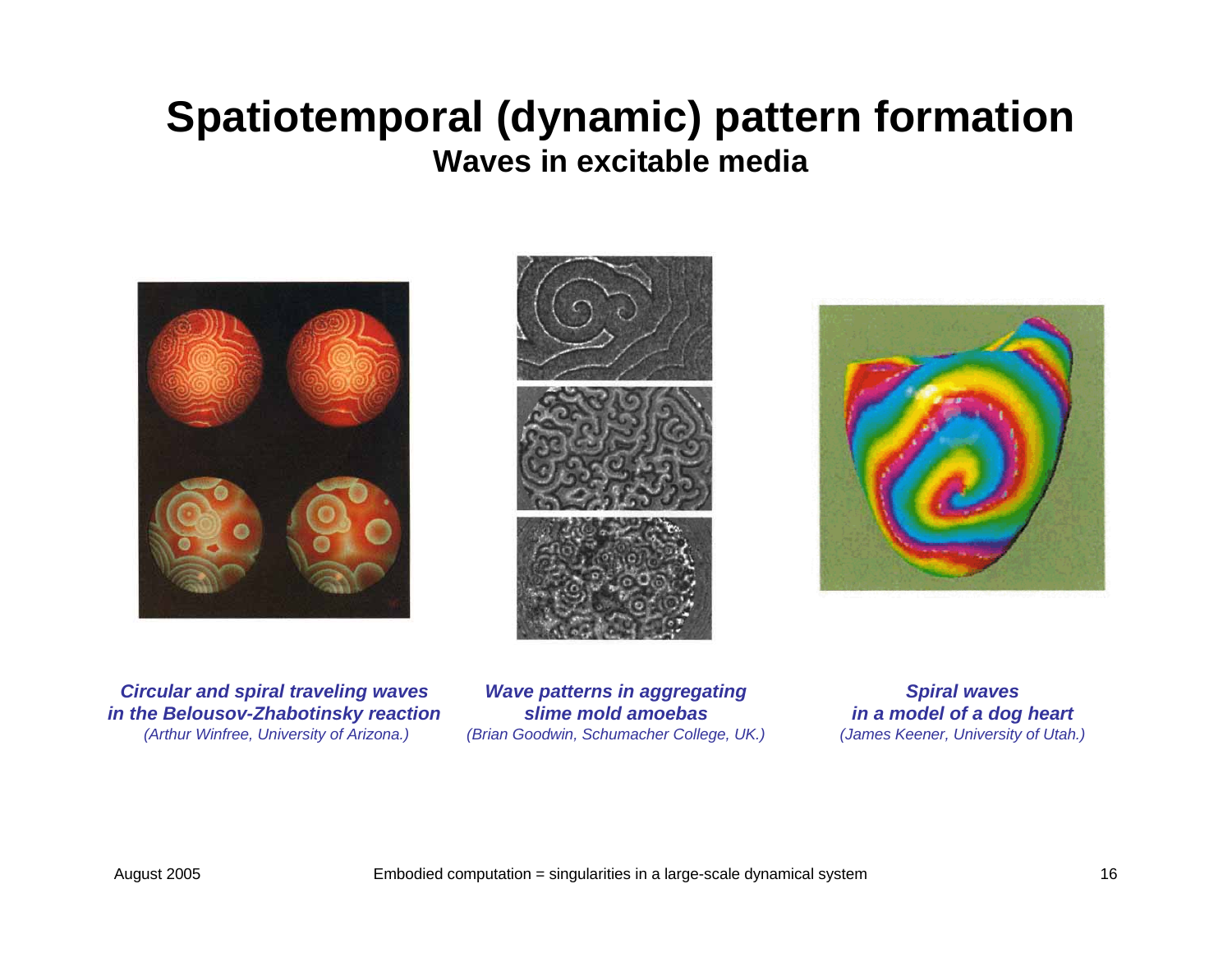#### **Spatiotemporal (dynamic) pattern formation Waves in excitable media**



*Dark front of spreading depression rotating on the retina of a chicken (40-seco n d inte r val frames)*

*(Gorelova a nd B ures, 1 9 83)*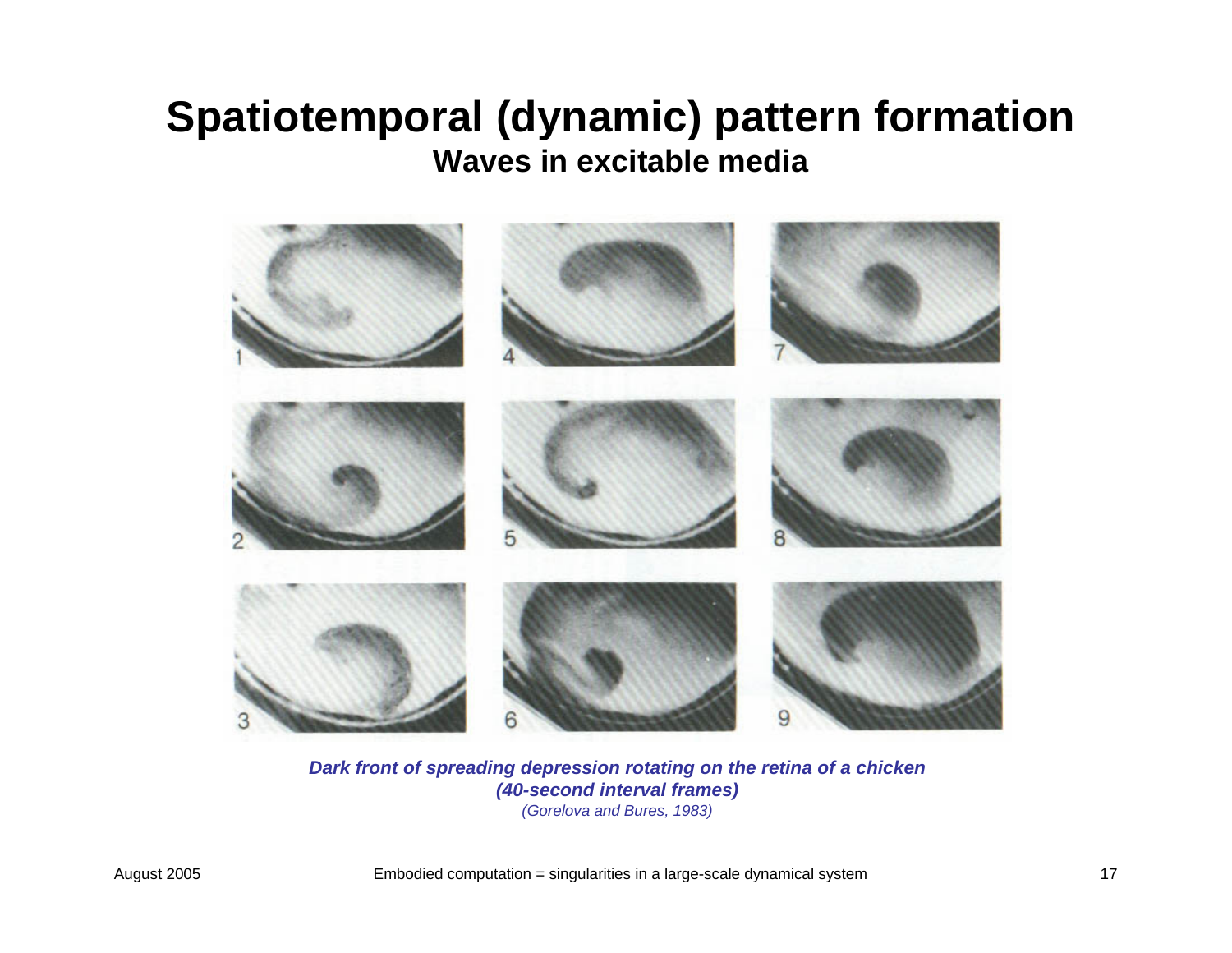### **Pattern formation**

¾ *. . . so why would the brain be fundamentally different?*

¾ *idea: the brain construed as a*  **spatiotemporal pattern generator***, combined with a* **singularity decoder**